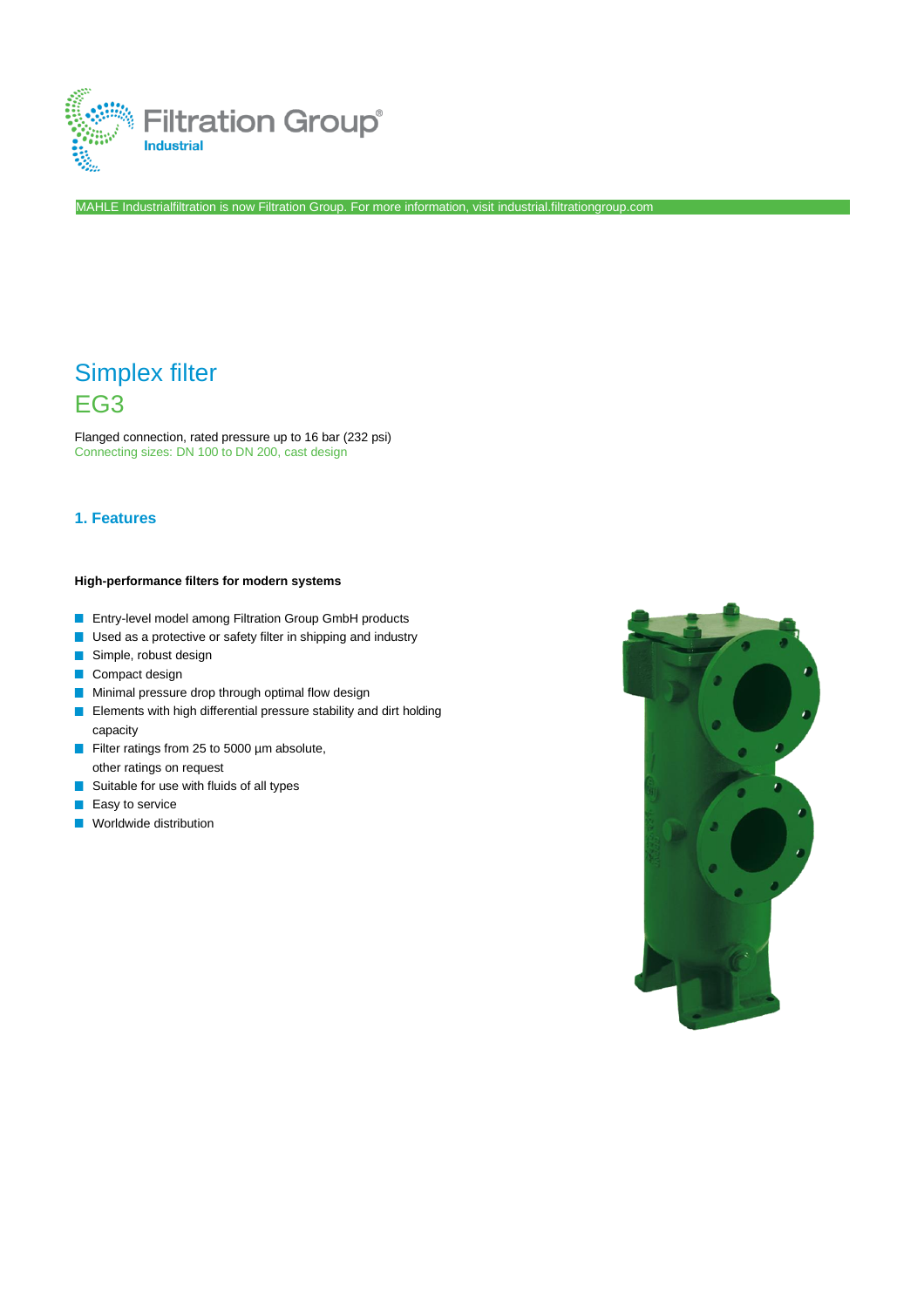# **2. Operating principle 3. Technical Data**

- The medium flows through the filter element (perforated, smooth or pleated) from the inside to the outside.
- Contaminants are trapped on the inside of the element.
- $\overline{\phantom{a}}$ The filtration process is interrupted when a settable fouling threshold is reached.
- The filter is opened and the element removed for cleaning.
- Simplex filters require no maintenance apart from cleaning the filter elements and inspecting the seals.
- Connection: Flange Type 1: Material: Max. operating pressure Type 1: Max. operating pressure Type 2: Test overpressure Type1: Test overpressure Type2: Max. operating temperature: Filter element: Filter rating: DN 100 to DN 200 DIN 2501 PN 16 Nodular cast iron 40 16 bar 10 bar 21 bar 180 °C Screen basket, cartridge 25 to 5000 µm absolute, other ratings on request

6 bar

# **4. Dimensions**

## Type 2 Index **1**

Type 1 Index **3**





 $s =$ Vent  $*1$  = Drain G1 \*2 = Position drain at DN 100 \*3 = Position of feet at DN 100 - 150 \*4 = Position of feet at DN 200 Z = Clearance required

| All dimensions except "s" in mm. |  |  |  |  |  |  |
|----------------------------------|--|--|--|--|--|--|
|----------------------------------|--|--|--|--|--|--|

|             |    |           |                  |             |                       |           |    |     |          |           |          |    |    |                 |          |     |     |       | Weight          |
|-------------|----|-----------|------------------|-------------|-----------------------|-----------|----|-----|----------|-----------|----------|----|----|-----------------|----------|-----|-----|-------|-----------------|
| <b>Type</b> | DN | а         | b                | c           | d                     | e         | Øf | g   | h        | h1        | <b>k</b> |    | ØD | s               | <b>u</b> | x   | v   |       | [kg]            |
| AE1031*0A09 |    | 100   480 | 173 <sup>1</sup> | 282         |                       | ∣220∣180∫ | 18 | 70  | 594  676 |           | 234      | 16 |    | 204 G1/4 250 90 |          |     | 50  | 1018  | 57 <sub>l</sub> |
| AE1131*0A10 |    | 125 660   | 190              | $\vert$ 330 | 260   220             |           | 18 | 170 | 788      | 925       | 370      | 18 |    | 260 G3/8 270    |          | 130 | 180 | 1343  | 94              |
| AE1231*0A11 |    | 150 760   |                  |             | 230   375   320   270 |           | 23 | 200 | 909      | 1035  424 |          | 20 |    | 308 G3/8 310    |          | 135 | 100 | 11536 | 129             |
| AE1431*0A13 |    |           | 200 810 270      | 445         | $\sqrt{290}$          | 176       | 23 |     | 996      | 1175 526  |          | 20 |    | 384 G3/8 350 90 |          |     | 120 | 1736  | 209             |

\* Insert index **"3"** for type 1, insert index **"1"** for type 2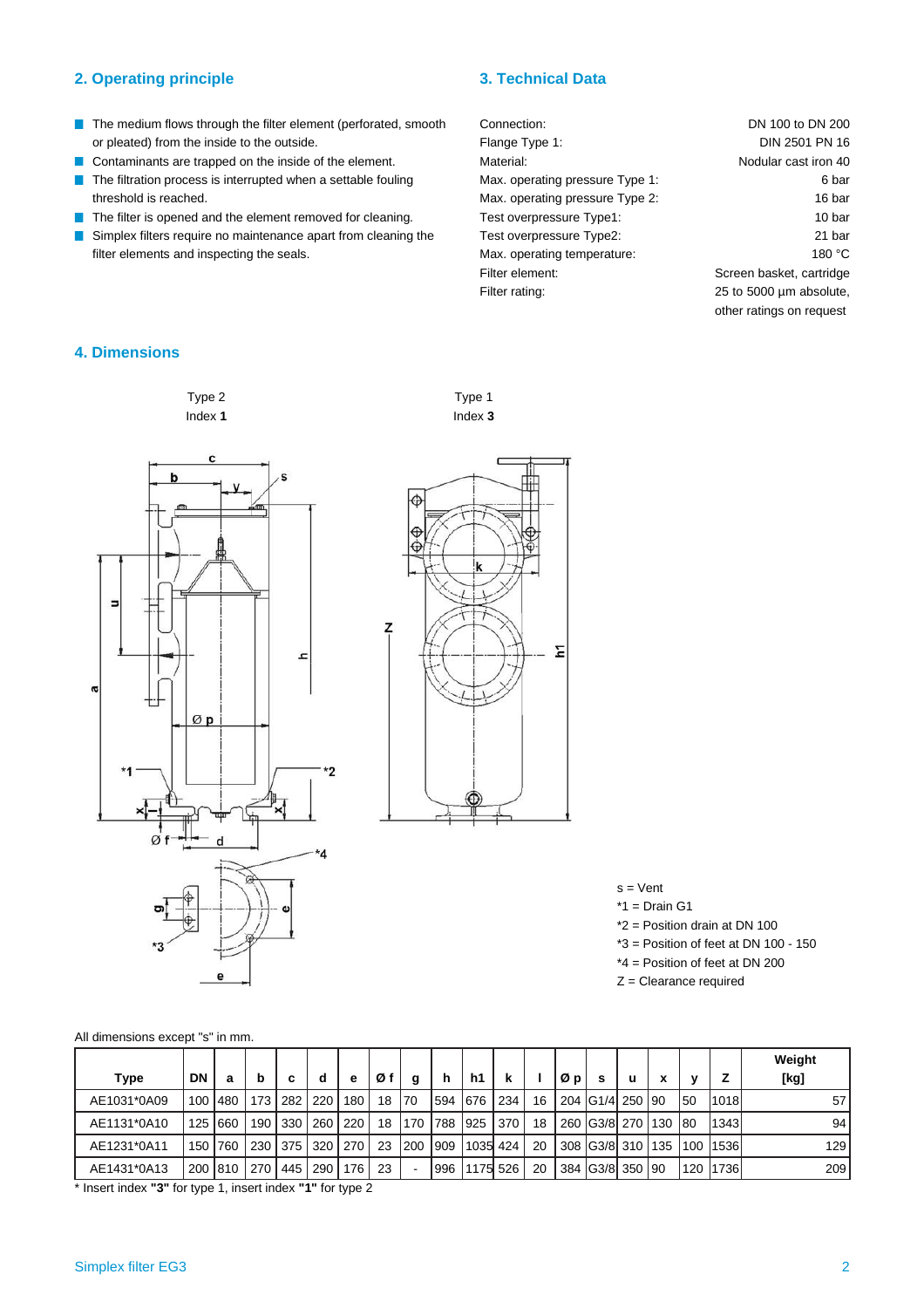### **5. Design and application**

A wide range of filter elements are available for every filter. The material, type of construction and filter surface and rating are expertly adapted to the specific filtration task based on the medium and capacity.

Each filter can be supplied with various options to ensure the optimum performance for each particular application.

Options:

- **Heating with steam/thermal oil or electric**
- **Magnetic elements**
- Differential pressure indicator/switch as a removable part
- Snap closing  $\Box$
- **Internal coating or rubber coating**

Simplex filters are not at all complicated to use. The necessary steps are described in the following:

- The filter comprises a cylindrical housing, a cover and a filter element. It is fitted with a vent screw and a drain plug.
- Stress relief must be provided for all pipe connections. The filter **Tale** must be filled and vented before it is put into service. Install the filter piping so that the medium flows through the filter in the direction indicated by the arrow.
- $\blacksquare$  During the filtration process, the medium flows through the filter element from the inside to the outside. Contaminants are trapped on the inside of the element. As the filter element becomes increasingly dirty, the flow resistance rises accordingly. The degree of fouling is indicated on the differential gauge (optional). The filter element must be cleaned when the pressure difference reaches 0.7 bar.
- In order to remove the filter element, loosen the cover fastening nuts on the depressurised filter and lift off the cover. The dirty element can then be withdrawn without any problems.
- To clean the filter element, either blow it out with compressed air, steam or water or brush it with a soft brush. Be careful not to damage the filter fabric or the perforated sheet and avoid pushing the element inwards as it is blown out. Pre-treat the element with a suitable solvent if the dirt deposits cannot be removed easily.